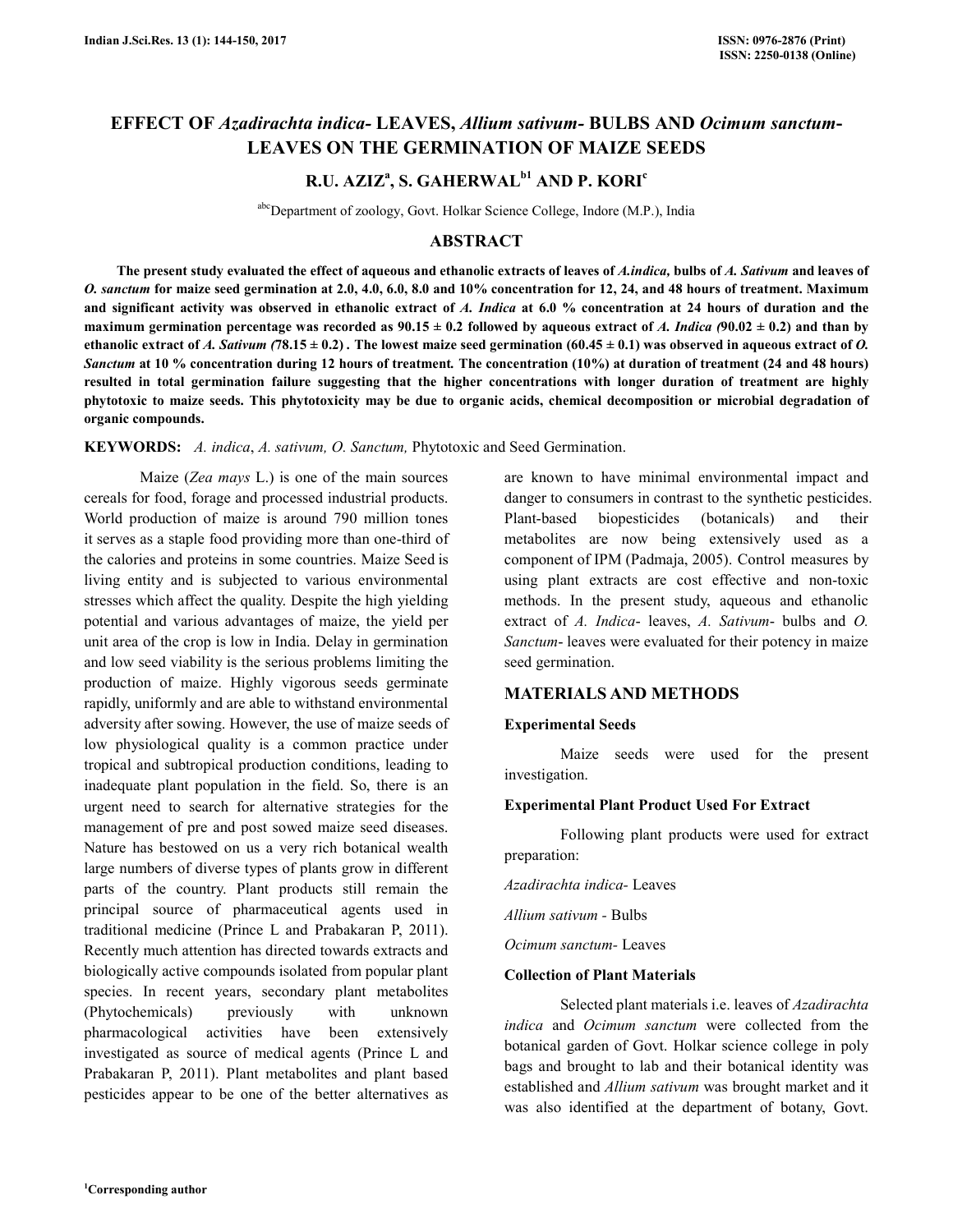Holkar science college, Indore (M.P.). The collected material was washed, shade dried under room temperature (27±2<sup>0</sup>C) and *Azadirachta indica* and *Ocimum sanctum* was powdered using electric blender and the paste of *Allium sativum* was made which were further processed for phytochemical analysis.

### **Soxhlet Extraction**

The ordinary method of extraction was not efficient to yield good amount of active principle of the plant material. To extract more active principle from all the plant materials, Soxhlet extraction given by Sharma and Gupta (2009) was used. The plant extract were prepared in two solvent one was distilled water and second was ethanol.

#### **Phytochemical Screening**

Phytochemical screening was done in order to detect the presence of bioactive constituents such as alkaloids, tannins, saponins, phenols, flavonoids and glycosides using the methods described by Sofowora (1978), Trease and Evans (1989).

#### **Maize seed germination effect (Duangpatra, 1986)**

Randomized block design was used for the present investigation with three replications of treatments.The germination test was performed by the use of between-paper method (rolled method).

Germination percentage was calculated as described in the following Formula **(Patel, 2001)**.

#### $GP = Total number of seeds germinated \times 100$

Total number of seeds kept

All data thus obtained was tabulated and graphically presented as per the required statistical methods. The data was analyzed using statistical software.

## **RESULTS**

10 % concentration of both aqueous and ethanolic extracts of *A. indica* at 24 and 48 hours of duration showed the complete failure  $(00.00 \pm 0.0)$  of maize seed germination. The highest seed germination effect was shown by ethanolic extract at 6.0 % concentration (90.15  $\pm$ 0.2) followed by aqueous extract at 6.0 % concentration  $(90.02 \pm 0.2)$  both at 24 hours of treatment and than by ethanolic extract at 6.0 % concentration (88.97  $\pm$  0.2) at 48 hours of treatment and the least effect was shown by aqueous extract at 10 % concentration (64.00  $\pm$  0.0) at 12 hours of duration. The result showed that there was increase in maize seed germination percentage from 2.0 % - 6.0 % concentration but 8.0 % concentration showed gradual decrease in maize seed germination percentage. The result showed that higher concentrations with longer duration of treatment are highly phytotoxic to maize seeds.

10 % concentration of both aqueous and ethanolic extracts of *A. sativum* at 24 and 48 hours of duration showed the complete failure  $(00.00 \pm 0.0)$  of maize seed germination. The highest seed germination effect was shown by ethanolic extract at 6.0 % concentration (78.15  $\pm$ 0.2) followed by aqueous extract at 6.0 % concentration  $(77.65 \pm 0.2)$  both at 24 hours of treatment and than by ethanolic extract at 6.0 % concentration  $(76.80 \pm 0.2)$  at 48 hours of treatment and the least effect was shown by aqueous extract at 10 % concentration (63.33  $\pm$  0.0) at 12 hours of duration. The result showed that there was increase in maize seed germination percentage from 2.0 % - 6.0 % concentration but 8.0 % concentration showed gradual decrease in maize seed germination percentage. The result showed that higher concentrations with longer duration of treatment are highly phytotoxic to maize seeds.

10 % concentration of both aqueous and ethanolic extracts of *O. sanctum* at 24 and 48 hours of duration showed the complete failure  $(00.00 \pm 0.0)$  of maize seed germination. The highest seed germination effect was shown by ethanolic extract at 6.0 % concentration (74.93  $\pm$ 0.2) followed by aqueous extract at 6.0 % concentration  $(73.56 \pm 0.2)$  both at 24 hours of treatment and than by ethanolic extract at 6.0 % concentration (72.92  $\pm$  0.0) at 48 hours of treatment and the least effect was shown by aqueous extract at 10 % concentration (60.45  $\pm$  0.1) at 12 hours of duration. The result showed that there was increase in maize seed germination percentage from 2.0 % - 6.0 % concentration but 8.0 % concentration showed gradual decrease in maize seed germination percentage. The result showed that higher concentrations with longer duration of treatment are highly phytotoxic to maize seeds.

The control value for each plant extract at different concentrations with respect to different time duration was  $21.33 \pm 0.2$ .

Evaluation of different concentration of different plant extract on seed germination by between-paper method (rolled method) revealed that 10 % concentration at 24 and 48 hours of treatment resulted in complete failure in seed germination suggesting that higher concentrations with longer duration of treatment is highly phytotoxic to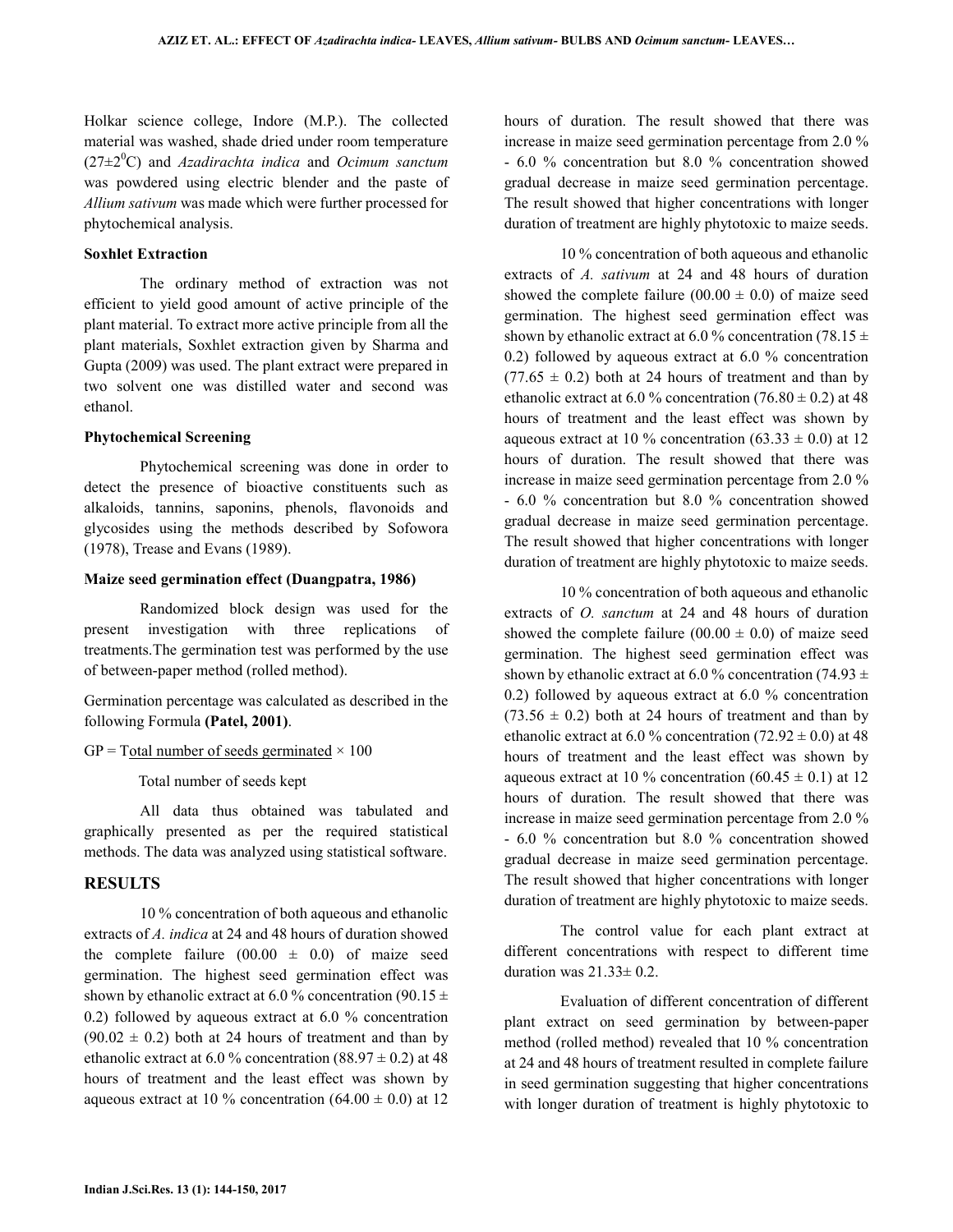maize seeds. This is evident from the fact that all plants extract at 24 hours of treatment at 6.0 % concentrations resulted in highest seed germination. In view of the above result, the ethanolic extract of *A. indica* at 6.0 % concentration resulted in highest seed germination effect at 24 hours of treatment followed by *A. sativum* and the least effect was shown by *O. Sanctum.*

| <b>Duration of seed Treatment</b> | Concentration (%) | Seed Germination (%) in<br><b>Aqueous extract</b> | Seed Germination (%) in<br><b>Ethanolic extract</b> |
|-----------------------------------|-------------------|---------------------------------------------------|-----------------------------------------------------|
| (hours)                           | 2.0               |                                                   | $69.23 \pm 0.0$                                     |
|                                   |                   | $68.66 \pm 0.1$                                   |                                                     |
|                                   | 4.0               | $70.00 \pm 0.3$                                   | $72.10 \pm 0.2$                                     |
|                                   | 6.0               | $75.06 \pm 0.2$                                   | $75.11 \pm 0.2$                                     |
| 12 hours                          | 8.0               | $70.33 \pm 0.0$                                   | $71.86 \pm 0.0$                                     |
|                                   | 10                | $64.00 \pm 0.0$                                   | $64.09 \pm 0.3$                                     |
|                                   | Control           | $21.33 \pm 0.2$                                   | $21.33 \pm 0.2$                                     |
| 24 hours                          | 2.0               | $72.12 \pm 0.5$                                   | $74.07 \pm 0.5$                                     |
|                                   | 4.0               | $75.09 \pm 0.0$                                   | $76.00 \pm 0.0$                                     |
|                                   | 6.0               | $90.02 \pm 0.2$                                   | $90.15 \pm 0.2$                                     |
|                                   | 8.0               | $78.23 \pm 0.3$                                   | $80.15 \pm 0.2$                                     |
|                                   | 10                | $0.0 \pm 0.0$                                     | $0.0 \pm 0.0$                                       |
|                                   | Control           | $21.33 \pm 0.2$                                   | $21.33 \pm 0.2$                                     |
| 48 hours                          | 2.0               | $72.68 \pm 0.0$                                   | $75.88 \pm 0.2$                                     |
|                                   | 4.0               | $77.36 \pm 0.1$                                   | $79.06 \pm 0.0$                                     |
|                                   | 6.0               | $88.12 \pm 0.2$                                   | $88.97 \pm 0.2$                                     |
|                                   | 8.0               | $82.00 \pm 0.3$                                   | $86.00 \pm 0.0$                                     |
|                                   | 10                | $0.0 \pm 0.0$                                     | $0.0 \pm 0.0$                                       |
|                                   | Control           | $21.33 \pm 0.2$                                   | $21.33 \pm 0.2$                                     |

|  |  | Table 1: Effect of aqueous and ethanolic extracts of A. indica on maize seed germination. |
|--|--|-------------------------------------------------------------------------------------------|
|--|--|-------------------------------------------------------------------------------------------|

Values are the mean of three replicates,  $\pm$  standard error

## **Table 2: Effect of aqueous and ethanolic extracts of** *A. sativum* **on maize seed germination.**

| <b>Duration of seed Treatment</b> | Concentration (%) | Seed Germination (%) in | Seed Germination (%) in  |
|-----------------------------------|-------------------|-------------------------|--------------------------|
| (hours)                           |                   | <b>Aqueous extract</b>  | <b>Ethanolic extract</b> |
| 12 hours                          | 2.0               | $65.54 \pm 0.5$         | $66.06 \pm 0.3$          |
|                                   | 4.0               | $66.70 \pm 0.0$         | $68.00 \pm 0.0$          |
|                                   | 6.0               | $74.98 \pm 0.1$         | $75.04 \pm 0.0$          |
|                                   | 8.0               | $71.03 \pm 0.2$         | $72.63 \pm 0.2$          |
|                                   | 10                | $63.33 \pm 0.0$         | $64.92 \pm 0.1$          |
|                                   | Control           | $21.33 \pm 0.2$         | $21.33 \pm 0.2$          |
| 24 hours                          | 2.0               | $70.08 \pm 0.0$         | $71.20 \pm 0.0$          |
|                                   | 4.0               | $71.37 \pm 0.1$         | $75.00 \pm 0.0$          |
|                                   | 6.0               | $77.65 \pm 0.2$         | $78.15 \pm 0.2$          |
|                                   | 8.0               | $74.70 \pm 0.3$         | $73.31 \pm 0.0$          |
|                                   | 10                | $0.0 \pm 0.0$           | $0.0 \pm 0.0$            |
|                                   | Control           | $21.33 \pm 0.2$         | $21.33 \pm 0.2$          |
| 48 hours                          | 2.0               | $68.22 \pm 0.0$         | $69.19 \pm 0.2$          |
|                                   | 4.0               | $71.00 \pm 0.1$         | $72.14 \pm 0.0$          |
|                                   | 6.0               | $75.63 \pm 0.2$         | $76.80 \pm 0.2$          |
|                                   | 8.0               | $73.28 \pm 0.5$         | $73.89 \pm 0.5$          |
|                                   | 10                | $0.0 \pm 0.0$           | $0.0 \pm 0.0$            |
|                                   | Control           | $21.33 \pm 0.2$         | $21.33 \pm 0.2$          |

Values are the mean of three replicates,  $\pm$  standard error.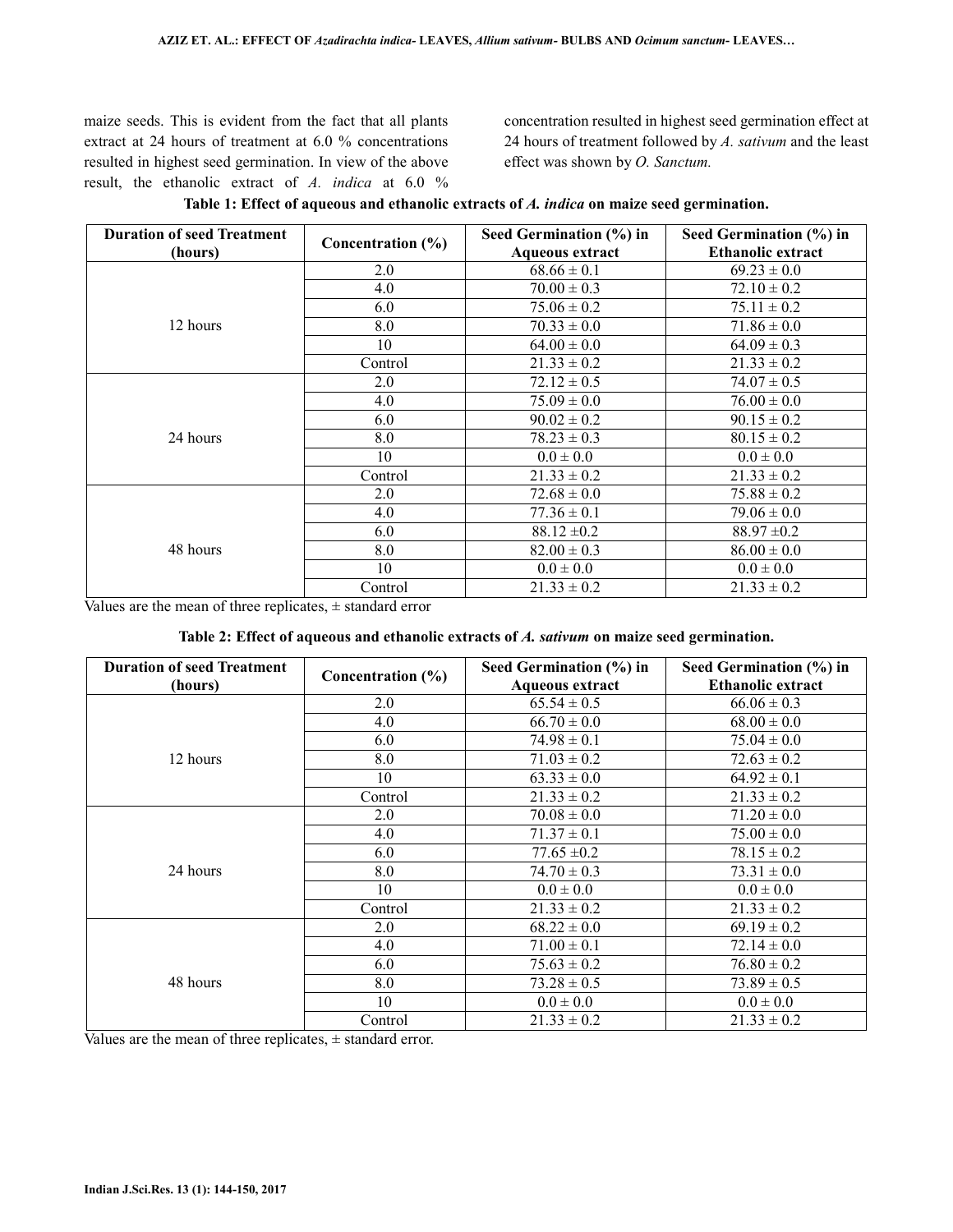| <b>Duration of seed Treatment</b><br>(hours) | Concentration $(\% )$ | Seed Germination (%) in<br><b>Aqueous extract</b> | Seed Germination (%) in<br><b>Ethanolic extract</b> |
|----------------------------------------------|-----------------------|---------------------------------------------------|-----------------------------------------------------|
|                                              | 2.0                   | $64.40 \pm 0.1$                                   | $66.00 \pm 0.2$                                     |
|                                              | 4.0                   | $65.53 \pm 0.2$                                   | $66.84 \pm 0.0$                                     |
|                                              | 6.0                   | $67.24 \pm 0.0$                                   | $68.61 \pm 0.1$                                     |
| 12 hours                                     | 8.0                   | $66.19 \pm 0.2$                                   | $67.00 \pm 0.2$                                     |
|                                              | 10                    | $60.45 \pm 0.1$                                   | $63.88 \pm 0.0$                                     |
|                                              | Control               | $21.33 \pm 0.2$                                   | $21.33 \pm 0.2$                                     |
| 24 hours                                     | 2.0                   | $65.88 \pm 0.3$                                   | $67.09 \pm 0.0$                                     |
|                                              | 4.0                   | $67.17 \pm 0.0$                                   | $68.00 \pm 0.5$                                     |
|                                              | 6.0                   | $73.56 \pm 0.2$                                   | $74.93 \pm 0.2$                                     |
|                                              | 8.0                   | $69.06 \pm 0.1$                                   | $70.68 \pm 0.1$                                     |
|                                              | 10                    | $0.0 \pm 0.0$                                     | $0.0 \pm 0.0$                                       |
|                                              | Control               | $21.33 \pm 0.2$                                   | $21.33 \pm 0.2$                                     |
| 48 hours                                     | 2.0                   | $67.83 \pm 0.0$                                   | $68.22 \pm 0.2$                                     |
|                                              | 4.0                   | $69.32 \pm 0.2$                                   | $70.96 \pm 0.1$                                     |
|                                              | 6.0                   | $70.66 \pm 0.1$                                   | $72.92 \pm 0.0$                                     |
|                                              | 8.0                   | $69.44 \pm 0.2$                                   | $71.13 \pm 0.2$                                     |
|                                              | 10                    | $0.0 \pm 0.0$                                     | $0.0 \pm 0.0$                                       |
|                                              | Control               | $21.33 \pm 0.2$                                   | $21.33 \pm 0.2$                                     |

**Table 3: Effect of aqueous and ethanolic extracts of** *O. sanctum* **on maize seed germination.** 

Values are the mean of three replicates,  $\pm$  standard error.







**Figure 2: Effect of aqueous and ethanolic extracts of** *A . sativum* **on maize seed germination.**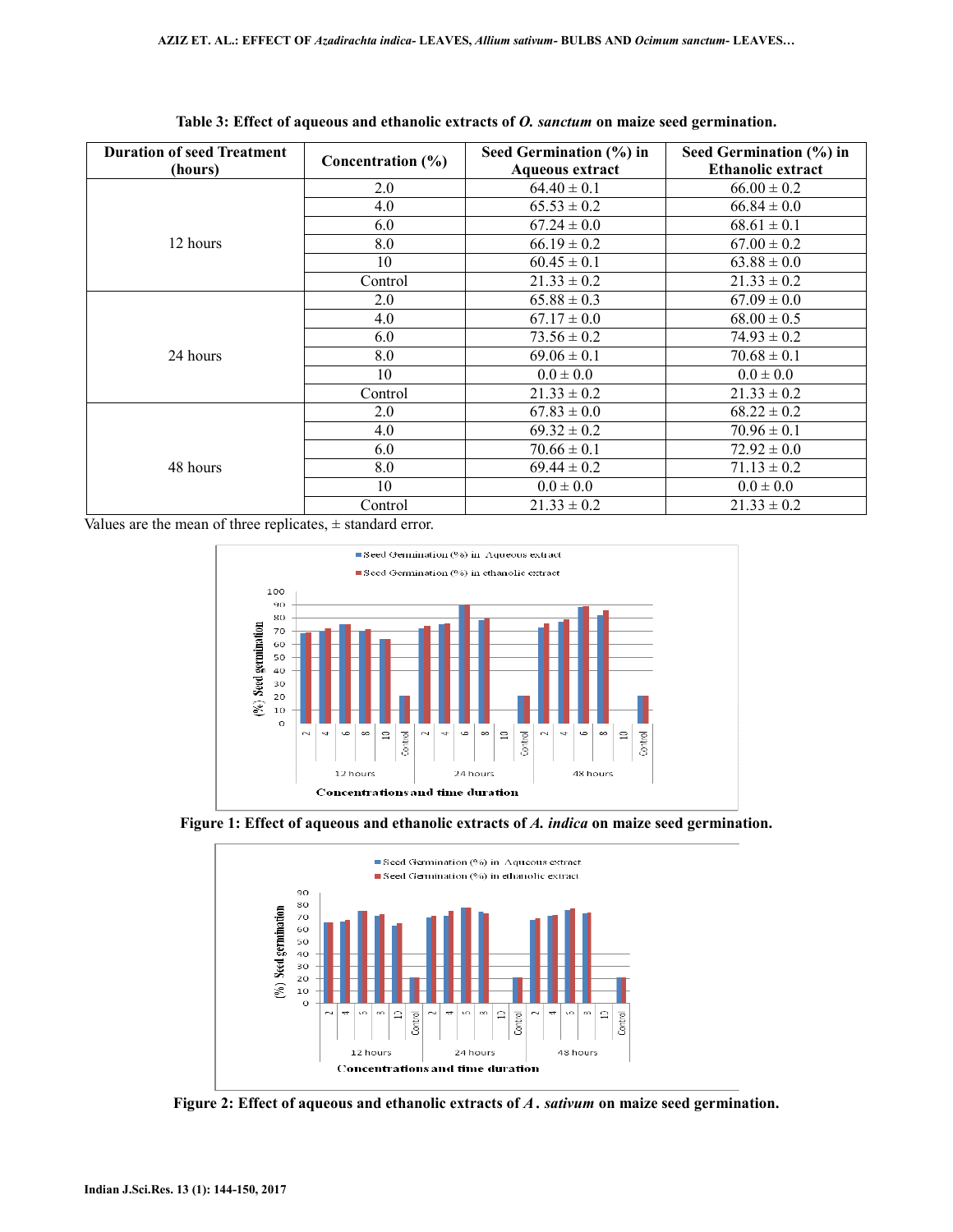

**Figure 3: Effect of aqueous and ethanolic extracts of** *O. sanctum* **on maize seed germination.** 

# **DISCUSSION**

Evaluation of different concentration of different plant extract on maize seed germination by between-paper method (rolled method) revealed that 10 % concentration at 24 and 48 hours of treatment resulted in zero seed germination suggesting that higher concentrations with longer duration of treatment is highly phytotoxic to maize seeds. This phytotoxicity may be due to organic acids, chemical decomposition or microbial degradation of organic compounds. This is evident from the fact that all plants extract at 24 hours of treatment at 6.0 % concentrations resulted in highest seed germination. In view of the above result, the ethanolic extract of *A. indica* at 6.0 % concentration resulted in highest seed germination effect at 24 hours of treatment followed by *A. sativum* and the least effect was shown by *O. Sanctum.*

Kiran *et al.* (2012) found highly significant increase in vegetative growth parameters in seeds treated with 20% concentration of the aqueous extract of *Psoralea corylifolia* for 6 hrs duration suggesting that treatment of maize seeds with 20% concentration of the aqueous extract for 6 hours is the most ideal treatment for growth promotion, germination increase and significant decrease of seed mycoflora. They also suggested that 50% concentration of the aqueous extract is highly phytotoxic causing 100 % seed germination failure. They suggested that longer duration and high concentration cause the total germination failure. So, this result is in agreement with the present investigation.

Ahmed (2002) was also in agreement with the

present investigation that garlic extracts as more effective against *Bipolaris oryzae* at 1:1 dilution. Extracts of different plant species may contain phytotoxic compounds. The interactions of crop species with extracts indicate that phytotoxic effects may be due to more than one chemical component present in the different extracts and the crop species that reacted differently to these compounds. Inhibition might have been due to the presence of allelochemicals as reported by Chaturved (1969). Swaminathan *et al.* (1989) reported that the potential compounds which are able to induce inhibitory effect and seed germination are identified as phenolic acids (Rejila *et al.*, 2012).

Verma *et al.* (2012) and Lawan *et al.* (2011) also reported the same result that Phytotoxic effects of sweet basil (*Ocimum basilicum* L.) extracts on germination and seedling growth of commercial crop plants. They also found that *Ocimum sanctum* showed low grain germination effect. They also reported that different concentrations of leaf extract inhibited the germination of the seeds to a certain extent which in some cases found to cause complete inhibition of germination of the seeds. Overall growth rate of seedlings was also reduced in almost all the treatments compared with control. So, it was observed that the inhibition of seed germination and seedling growth is dependent on the concentration i.e. inhibition was more as the concentration increased. These findings coincided with the reports of Einhelling (1996), Daniel (1999), Lawan *et al.* (2010) and Sazada *et al.* (2009) who reported that allelopathy is concentration dependent phenomenon.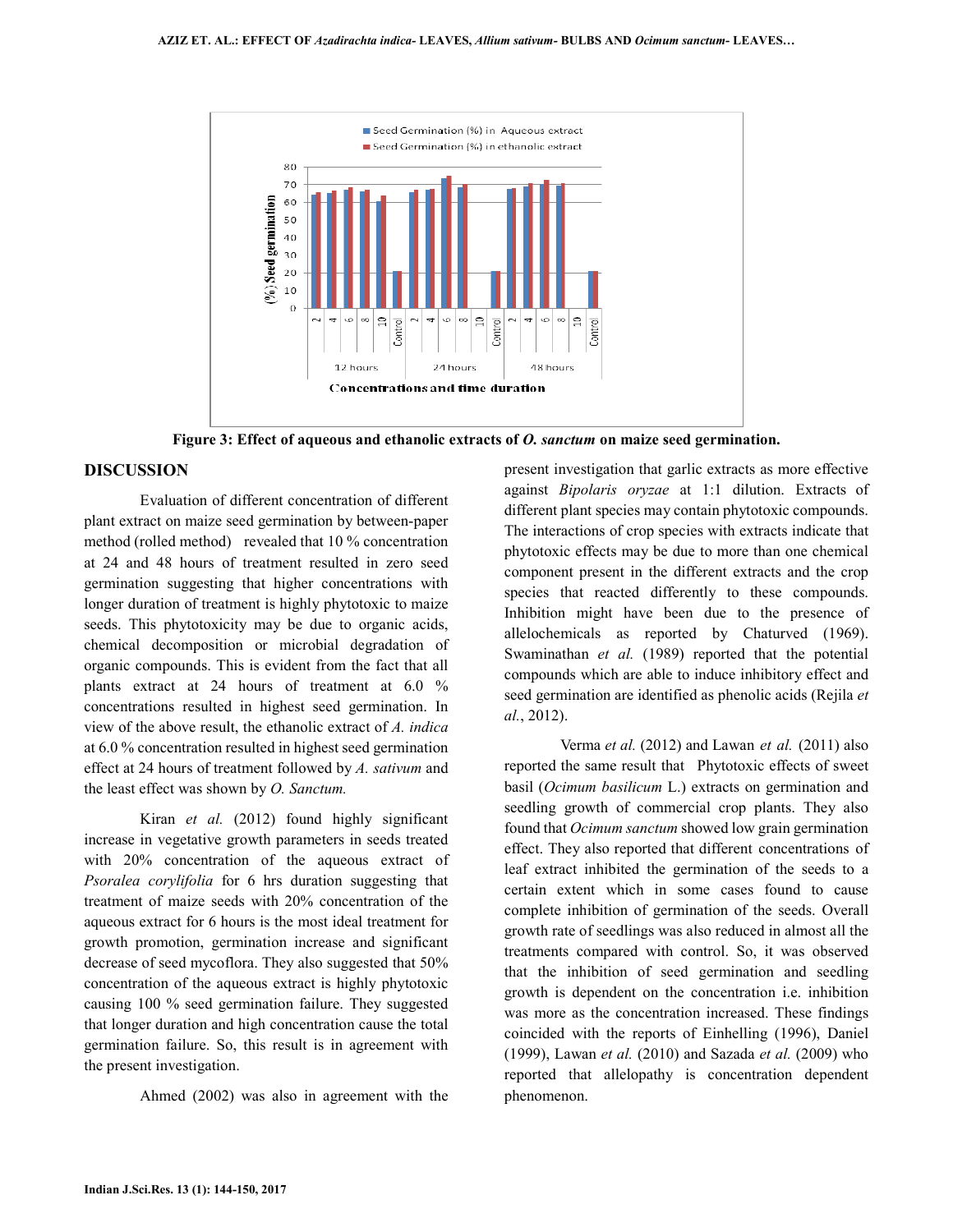The present findings corroborate the earliest report by (Bora *et al.,* 1999), who found that the inhibitory effect of leaf extracts of *Acacia auriculiformis* on germination of some agricultural crops was proportional to the concentration of the extract. Also noted by (Jadhar and Gayanar, 1992), percentage of germination, plumule and radicle length of rice and cowpea decreases with the increasing concentration of *Acacia auriculiformis* leaf extract.

The present findings are also in agreement with Rajendra *et al.* (2014) who also reported the Efficacy of Plant Extracts on the Germination of Wheat Seeds. The interaction effects of different doses and different plant extracts showed that the average germination was the highest and the lowest dose level. Germination of wheat seeds decreases gradually with the increase of doses. The present findings are almost in agreement with those of Islam (2001), Khaire *et al.* (1992) and Gupta *et al.* (1988), where they reported that seeds treated with plant materials did not adversely affect the seed germination. Therefore, the results of present investigation are supported by above mentioned authors.

In the present investigation, it is now clear that as the concentration and duration of treatment increases the seed fails to germinate. Thus, based on the result of present investigation, it is recommended that *A. Indica* followed by *A. Sativum* and than *O. Sanctum* at 6.0 % concentration with the duration of 12, 24 and 48 hours are effective for the maize seed germination as it showed the highest seed germination effect. The result of the present investigation also suggests that 10% concentration of the aqueous and ethanolic plant extracts are highly phytotoxic at 24 and 48 hours of treatment. Thus Farmers may use these plant extracts in their storage structure for management of stored grain pests without any adverse effect on germination of treated seeds.

# **REFERENCES**

- Ahmed M. F., 2002. Efficacy of some fungicides and plant extracts against *Bipolaris oryzae.* M.S. Thesis, Dept. of Plant Pathology, Bangladesh Agricultural University (BAU), Mymensingh, Bangladesh.
- Bora I.P., Singh J., Borthakur and Bora E., 1999. Allelopathic effect of leaf extracts of *Acacia auriculliformis* on seed germination of some agricultural crops. Ann. For., **7:**143-146.
- Chaturvedi O.P. and Jha A.N., 1992. Studies on allelopathic potential of an important agro forestry species. Forest Ecology and Management, **53**:91−98.
- Daniel W. G., 1999. Historical review and Current Models of Forest Succession and Interference. Florida: CRC Press, 237-251.
- Duangpatra J., 1986. Seed Testing and Analysis. Agri. Book Group, Bangkok, 194. (in Thai).
- Einhelling F.A., 1996. Interactions involving allelopathy in cropping systems. Agronomy Journal, **88**:886-893.
- Gupta H.C., Verma J.P., Bareth S.S. and Mathur B.N., 1988. Evaluation of some non edible oils as grain protectant in wheat and their subsequent effect on germination. Indian J. Entomol. **50**(2):147-150.
- Islam M.S., 2001. Laboratory evaluation of some indigenous plant extracts against granary weevil, *Sitophilus granarus* L. (Coleoptera: Curculionidae). M.S. Thesis, Dept. Entomology, Bangladesh Agril. Univ., Mymensingh.
- Jadhar B.B. and Gayanar D.G., 1992. Allelopathic effects of *Acacia auriculiformis* on germination of rice and cowpea. Ind. J. Pl. Physiol., **1**:86-89.
- Khaire V.M., Kachare B.V. and Mote U.N., 1992. Efficacy of different vegetable oils as grain protectants against Pulse beetle, *Callosobruchus chinensis* L. in increasing storability of pigeon pea. J. Stored Prod. Res., **28**(3):153-156.
- Kiran B, Lalitha V and Raveesha K.A., 2012. Evaluation of aqueous extract of seeds of *psoralea corylifolia* on seed mycoflora, seed germination and seedling vigour of maize seeds, **3**(2):41-45.
- Lawan S.A., Iortsuun D.N., Alonge S.O. and Yahya S.U., 2010. Evaluation of allelopathic influence of *Acacia sieberiana* and *Eucalyptus camaldulensis* on maize and cowpea. Biological and Environmental Science Journal for the Tropics, **7**(2):26-30.
- Lawan S.A., 2011. Suppressing effects of *Chenopodium album* L. water extracts on some *Amaranthus*  species. Biological and Environmental Science Journal for the Tropics, **8**(1):23-26.